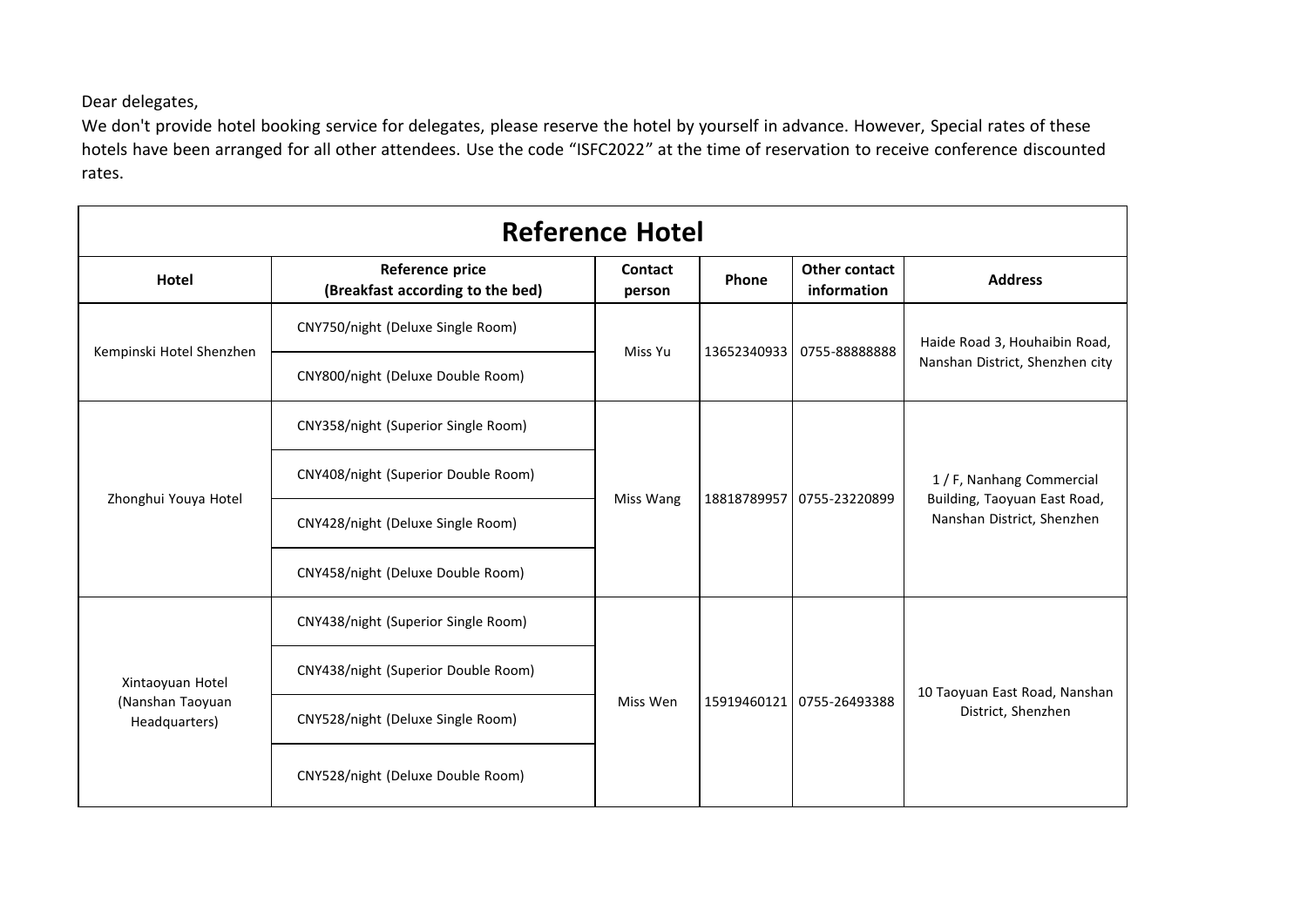| Sentosa Hotel<br>(Taoyuan Branch Store) | CNY538/night (Elegant Single room)          | Miss Chen   |             | 18718160231 0755-26039888 | Jinniu Plaza, Tianxia International<br>Center, Intersection of Taoyuan<br>Road and Nanguang Road,<br>Nanshan District, Shenzhen |
|-----------------------------------------|---------------------------------------------|-------------|-------------|---------------------------|---------------------------------------------------------------------------------------------------------------------------------|
|                                         | CNY558/night (Landscape Single Room)        |             |             |                           |                                                                                                                                 |
|                                         | CNY618/night (Landscape Double Room)        |             |             |                           |                                                                                                                                 |
| Sentosa Hotel<br>(Feicui)               | CNY500/night (Superior Single Room)         | Miss Ye     |             | 18938882506 0755-26390888 | No. 1, Jinji Road, Nanshan District,<br>Shenzhen city (Exit B, Taoyuan<br>Station, Luobao Metro Line)                           |
|                                         | CNY550/night (Superior Double Room)         |             |             |                           |                                                                                                                                 |
|                                         | CNY600/night (Deluxe Single Room)           |             |             |                           |                                                                                                                                 |
|                                         | CNY650/night (Deluxe Double Room)           |             |             |                           |                                                                                                                                 |
| Xintaoyuan Hotel(Haian<br>Branch Store) | CNY500/night (Superior Single Room)         | Mr Luo      | 18938090990 | 0755-86268888             | East Block, Haihai City Building,<br>Wenxin Fifth Road, Nanshan<br>District, Shenzhen (check-in on the<br>3rd floor)            |
|                                         | CNY550/night (Superior Double Room)         |             |             |                           |                                                                                                                                 |
|                                         | CNY600/night (Landscape Single Room)        | Miss Zhuang | 13692209264 | 0755-86511111             | 3818 Baishi Road, Nanshan District,<br>Shenzhen                                                                                 |
| Hamps Hotel                             | CNY650/night (Deluxe Landscape Single Room) |             |             |                           |                                                                                                                                 |
|                                         | CNY720/night (Deluxe Landscape Double Room) |             |             |                           |                                                                                                                                 |
| Holiday Inn Zhixuan Shenzhen<br>Nanshan | CNY450/night (Superior Single Room)         | Miss Zeng   | 18923819632 | 0755-86658588             | 62 Guimiao Road, Nanshan Street,<br>Nanshan District, Shenzhen                                                                  |
|                                         | CNY500/night (Superior Double Room)         |             |             |                           |                                                                                                                                 |
|                                         | CNY500/night (Landscape Single Room)        |             |             |                           |                                                                                                                                 |
|                                         | CNY550/night (Landscape Double Room)        |             |             |                           |                                                                                                                                 |